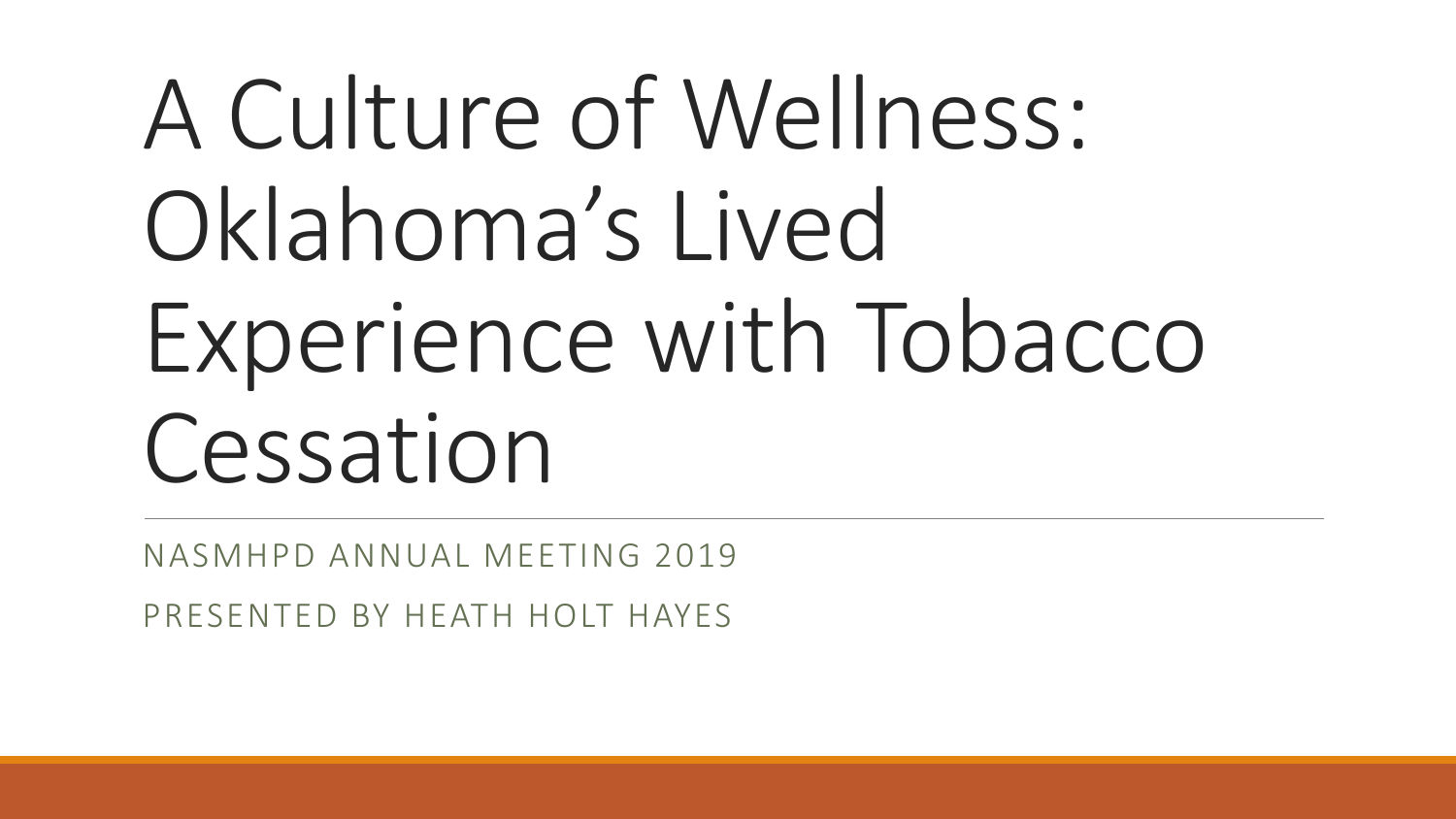## Recovery Support Cornerstones

#### **Definition**

Recovery is a process of change through which people improve their health and wellness, live selfdirected lives, and strive to reach their full potential.

#### **Pillars**

*Health*—overcoming or managing one's disease(s) or symptoms and making informed, healthy choices that support physical and emotional well-being.

*Home*—having a stable and safe place to live.

*Purpose*—conducting meaningful daily activities and having the independence, income, and resources to participate in society.

*Community*—having relationships and social networks that provide support, friendship, love, and hope.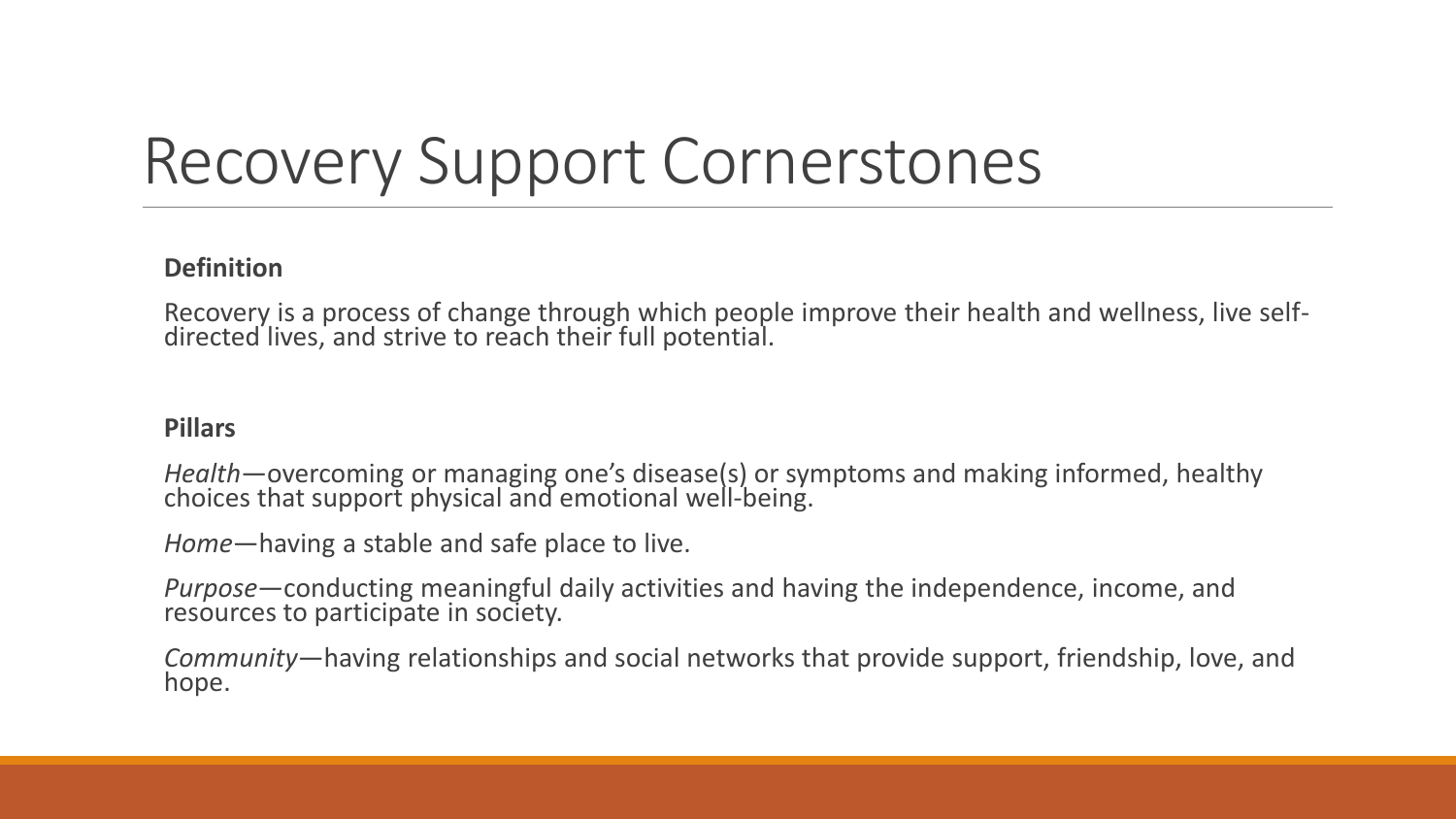### 8 Dimensions of Wellness Framework

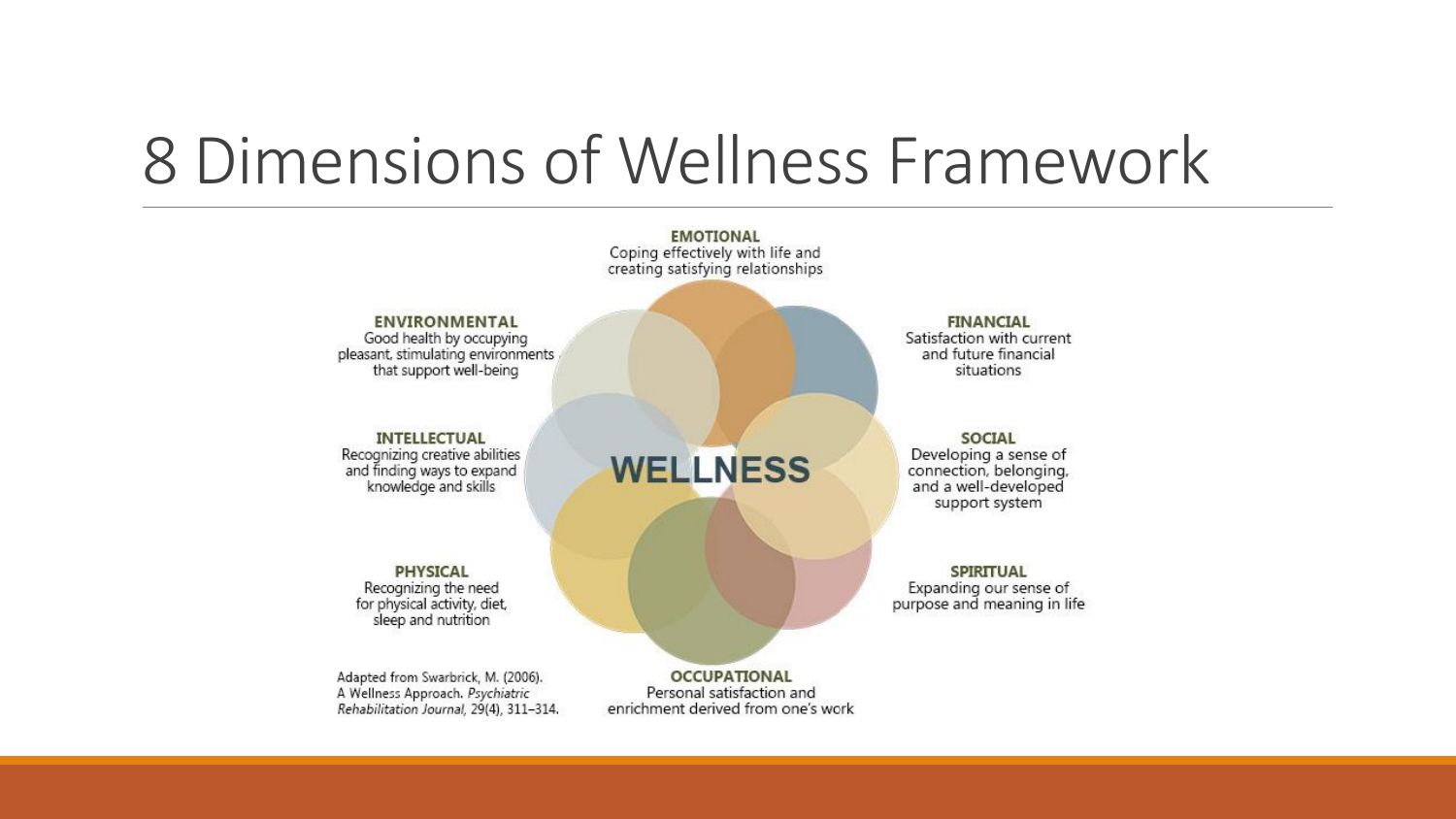## Priming the Organizational Culture

#### **Culture of Wellness Assessment**

-Self-Management Language and Messaging

- -Organizational Wellness Committee
- -Person-Centered Wellness Programing

#### **Workforce Development**

-PRSS Continuing Education

-Wellness Coach Credential

#### **Wellness Champion Network**

-Community Connections and Resources

-Organizational Policies & Enforcement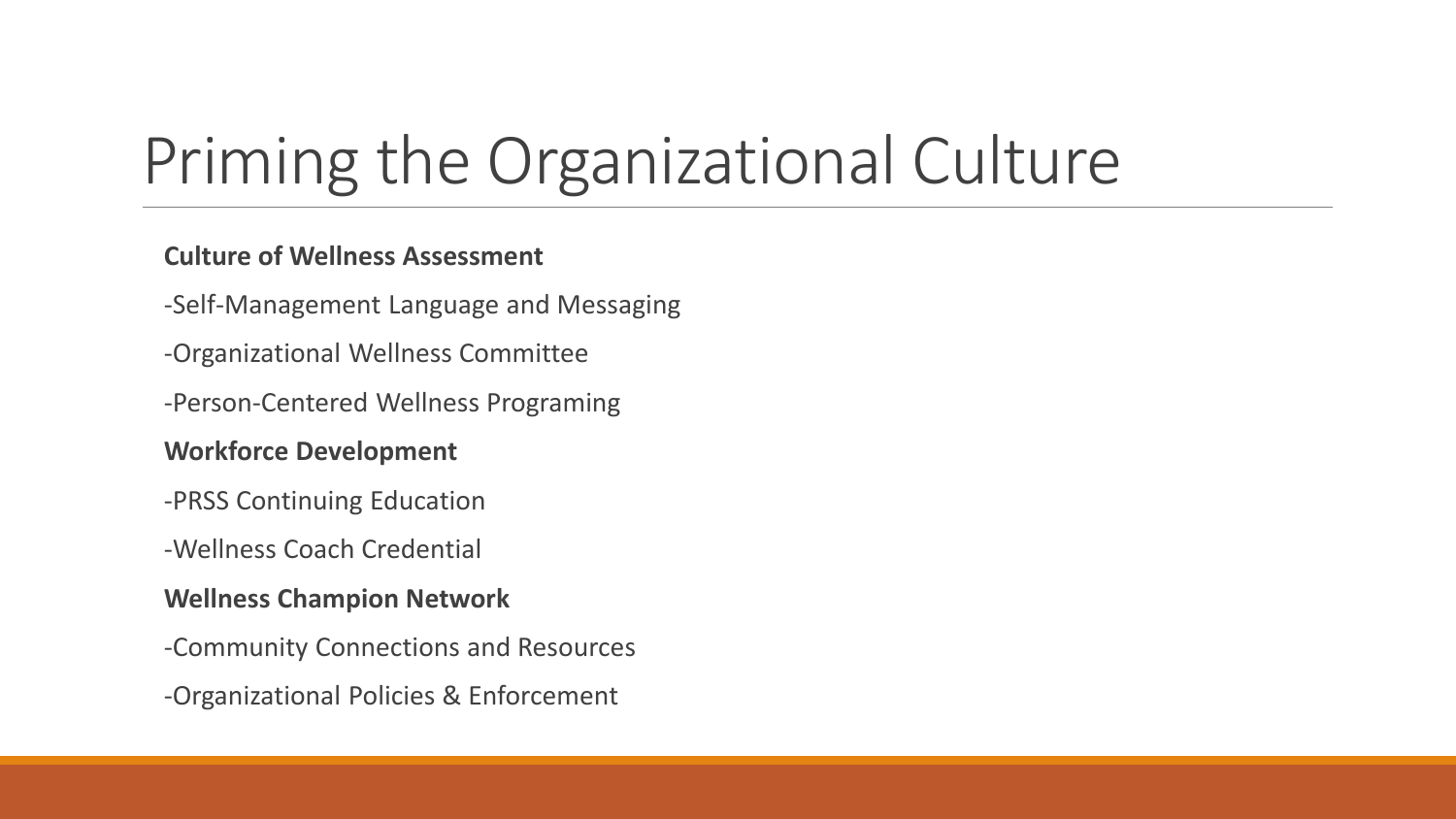### A Systems Change Approach

Interagency State Plan developed, adopted & disseminated **(FY12)**

Statewide trainings about wellness integration and tobacco cessation plan

Tobacco-Free policy requirement for state-funded agencies

Required state-funded behavioral health agencies to implement the "5 A's" and refer consumers who use tobacco to the State Quitline

Required state-funded behavioral health agencies to track number of consumers referred to Quitline and increase proportion each year

Tobacco-Free workplace policy requirement expansion

Gap Nicotine Replacement Therapy (NRT) Project launch for residential, crisis and inpatient programs **(FY18)**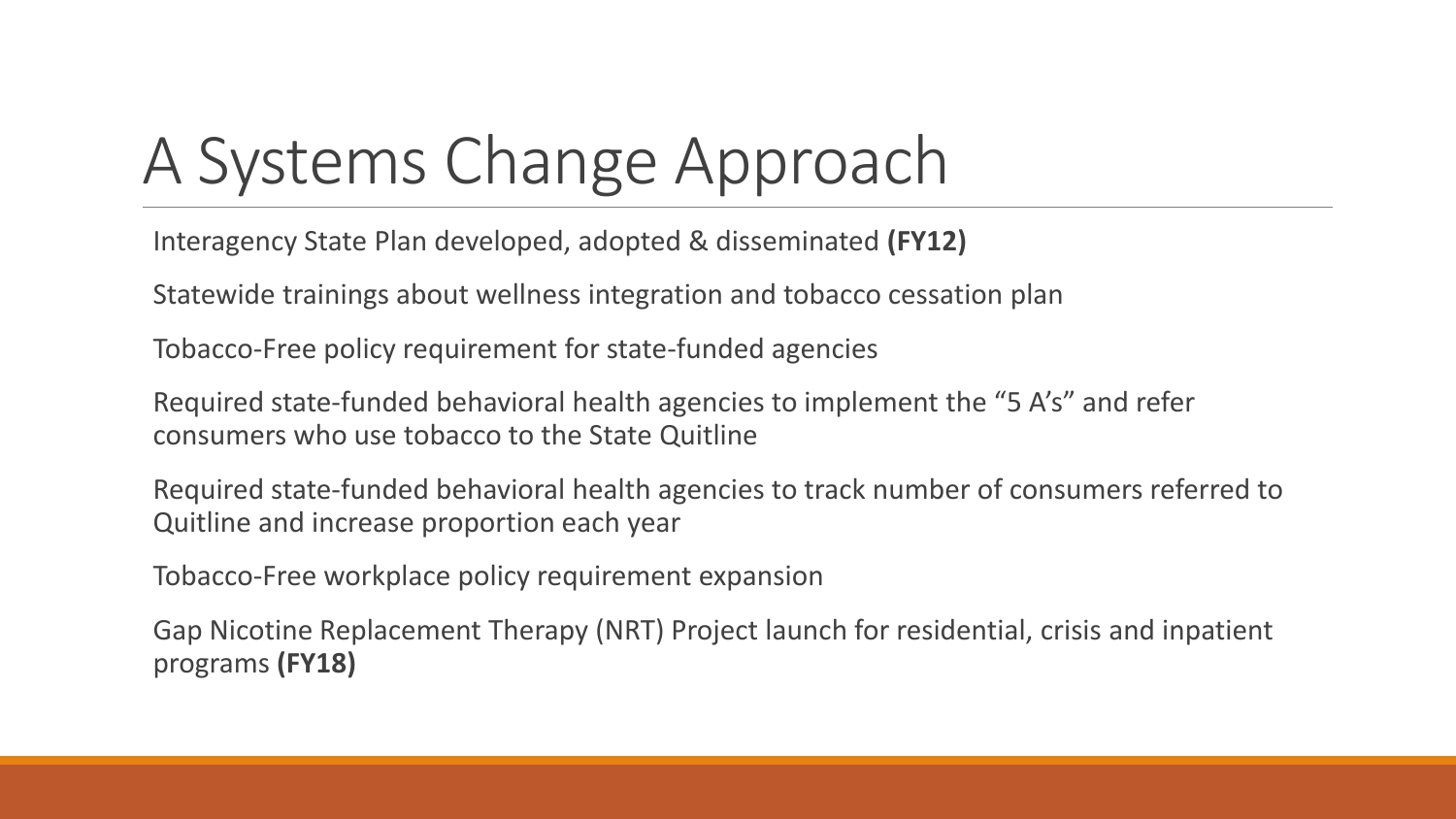### Oklahoma Tobacco Helpline Referrals

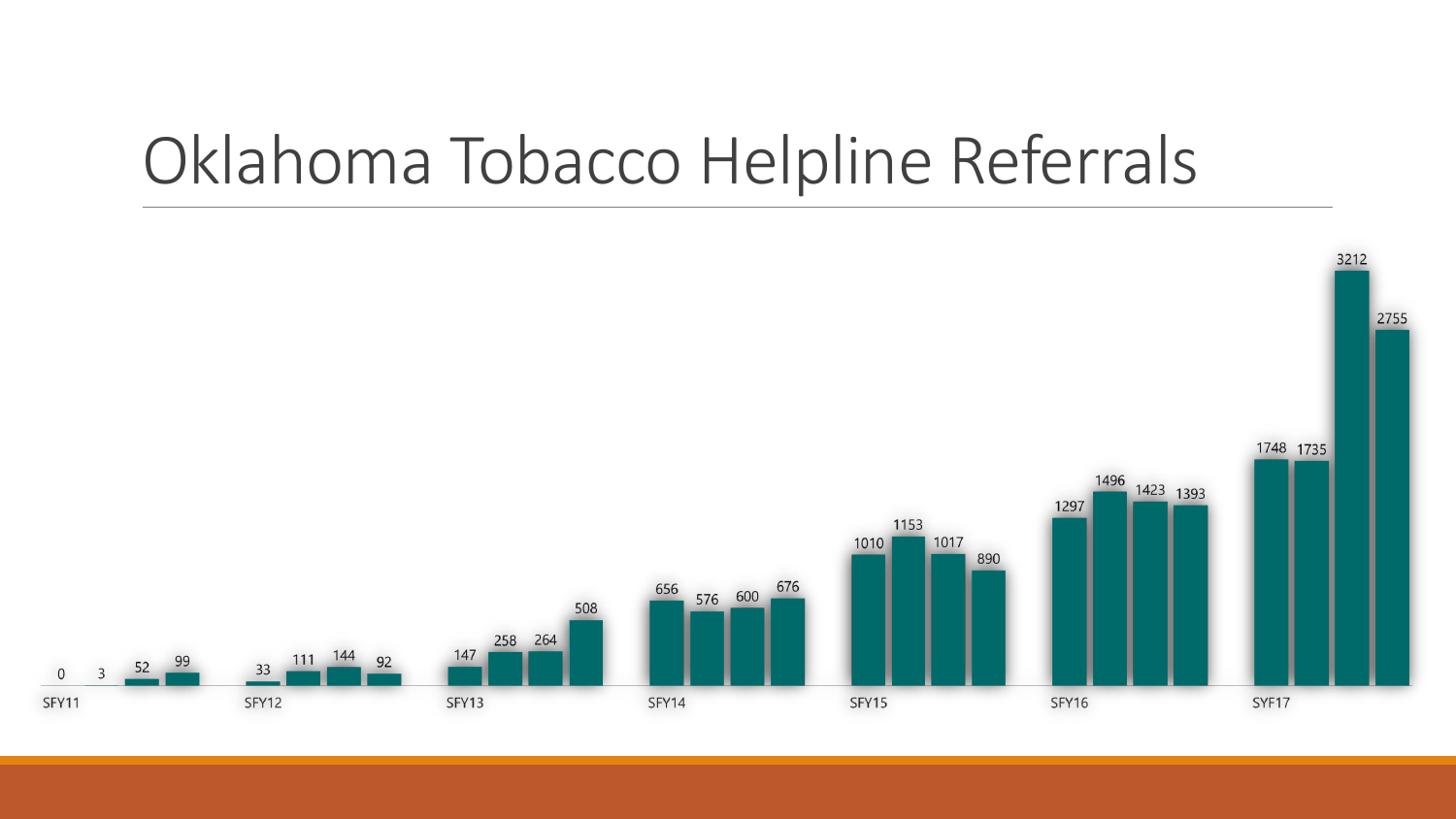### Outcome Overview

| Oklahoma has the highest proportion of<br>behavioral health treatment agencies in<br>the U.S. that: | <b>Substance Use</b> |     | <b>Mental Health</b> |     |
|-----------------------------------------------------------------------------------------------------|----------------------|-----|----------------------|-----|
|                                                                                                     | 2011:                | 77% |                      | 71% |
|                                                                                                     | 2012:                | 63% |                      | 59% |
| -Offer cessation interventions                                                                      | 2013:                | 58% |                      | 54% |
| - Refer to the State Quitline                                                                       | 2014:                | 56% |                      | 49% |
| -Prescribe non-nicotine cessation<br>medications                                                    | 2015:                | 56% |                      | 48% |
| -Provide tobacco-free campuses                                                                      | 2016:                | 53% |                      | 46% |
|                                                                                                     | 2017:                | 51% |                      | 45% |